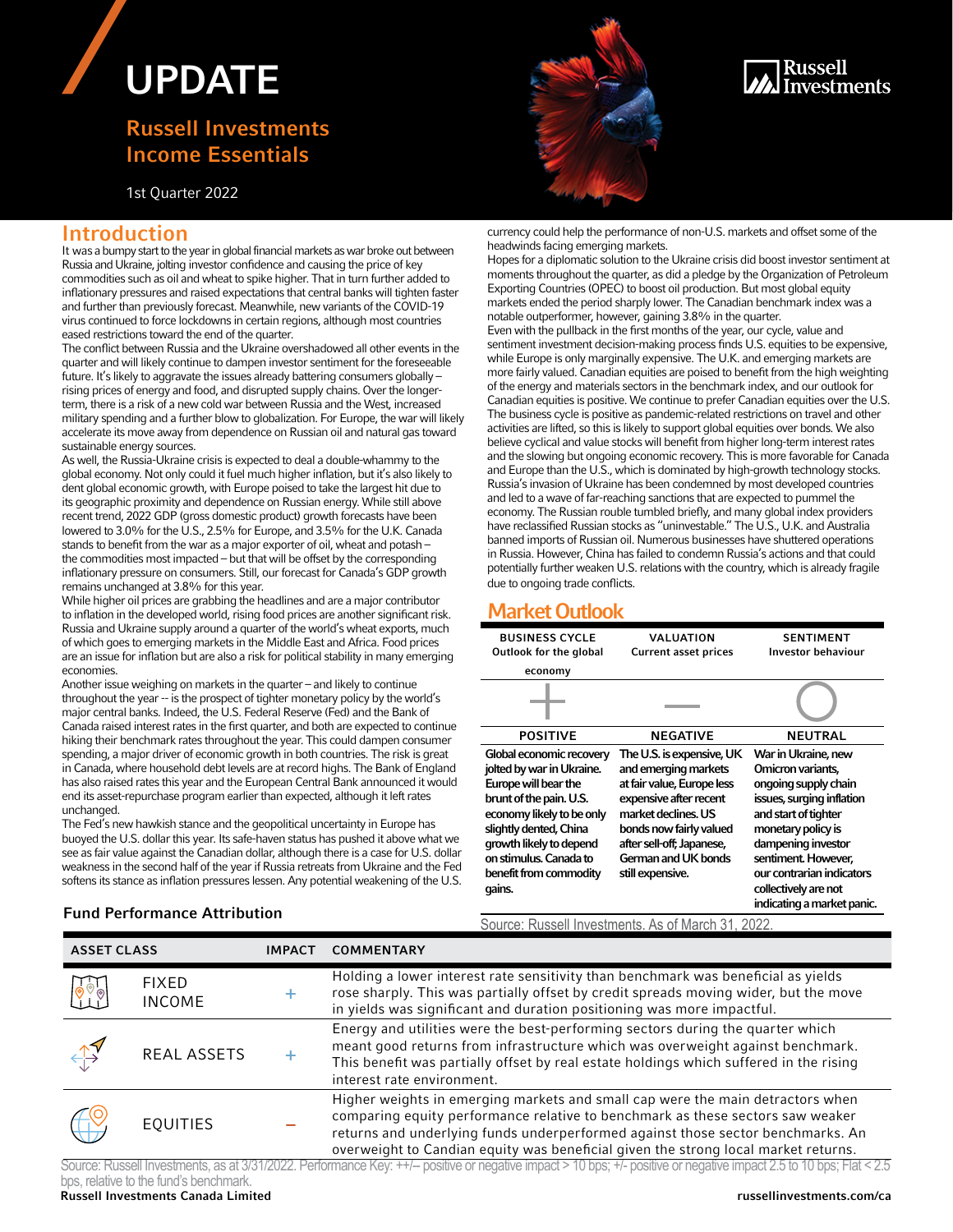| <b>Russell Investments Income Essentials</b> |              | <b>ASSET ALLOCATION</b>                                                                                                                                                                     | Q <sub>1</sub>                                                  | Q4                                                                 |
|----------------------------------------------|--------------|---------------------------------------------------------------------------------------------------------------------------------------------------------------------------------------------|-----------------------------------------------------------------|--------------------------------------------------------------------|
|                                              |              | <b>FIXED INCOME</b>                                                                                                                                                                         | 57.6%                                                           | 59.3%                                                              |
|                                              |              | <b>Government Bonds</b><br>Investment Grade Credit<br><b>Inflation Linked Bonds</b><br>High Yield Credit<br><b>Convertible Bonds</b><br><b>Emerging Markets Bonds</b><br>Securitized Credit | 23.2%<br>17.9%<br>$0.2\%$<br>6.7%<br>$1.6\%$<br>$2.1\%$<br>5.9% | 23.2%<br>17.6%<br>$0.2\%$<br>6.6%<br>$1.5\%$<br>$2.0\%$<br>$9.3\%$ |
|                                              |              | <b>EQUITIES</b>                                                                                                                                                                             | 29.1%                                                           | 29.7%                                                              |
|                                              |              | <b>Canadian Equities</b>                                                                                                                                                                    | $8.0\%$                                                         | 8.1%                                                               |
|                                              |              | U.S. Equities                                                                                                                                                                               | $9.6\%$                                                         | 9.5%                                                               |
|                                              |              | <b>EMEA Equities</b>                                                                                                                                                                        | $6.0\%$                                                         | 6.6%                                                               |
|                                              |              | Asia & Pacific Equities                                                                                                                                                                     | 2.9%                                                            | 2.7%                                                               |
| <b>Fixed Income Characteristics</b>          |              | <b>Emerging Markets Equities</b>                                                                                                                                                            | 2.6%                                                            | 2.7%                                                               |
| Yield to maturity <sup>1</sup>               | 3.71%        | <b>REAL ASSETS</b>                                                                                                                                                                          | 6.9%                                                            | 6.7%                                                               |
| Yield to worst <sup>2</sup>                  | 2.70%        | Listed Infrastructure                                                                                                                                                                       | $3.1\%$                                                         | $3.0\%$                                                            |
| Effective duration $3$                       | $6.66$ years | isted Real Estate<br>Commodities                                                                                                                                                            | $3.8\%$<br>$0.0\%$                                              | $3.7\%$<br>$0.0\%$                                                 |
|                                              |              | <b>CASH &amp; OTHER</b>                                                                                                                                                                     | 6.4%                                                            | 4.3%                                                               |

Source: Russell Investments. Data as at March 31, 2022. May not add to 100% due to rounding.

#### Fund positioning and outlook

#### FUND UPDATES

The portfolio holds a duration underweight relative to benchmark but as yields rose sharply in the recent quarter the relative duration underweight was being reduced. Yields no longer look abnormally low and markets have potentially fully priced the amount of tightening central banks can do. Also, partially because of the move higher in interest rates and the flattening of the yield curve, there are increased concerns around economic growth. This would warrant higher duration levels in order to hedge against potential further drawdowns in risk assets. This was done by increasing the duration levels of the underlying pools as well as shifting some allocation out of unconstrained fixed income and into core bond.

#### POSITIONING AND OUTLOOK

As a result of significant inflation and rising commodity prices along with the corresponding response from central banks, the cycle outlook has been downgraded. Although above-trend growth is still expected, the significant market moves in rates, equity and commodities along with the conflict in Ukraine have meaningfully increased the uncertainly around the outlook. Risk assets staged a recovery recently, but with the forecast more uncertain the portfolio has looked to reduce its market beta\*.

Fixed Income markets have priced very aggressive levels of interest rate hikes from central banks. Given the high levels of debt in the economy it seems unlikely that central banks can meet or more so exceed these targets set out by market pricing. This could imply the rise in yields may be nearing its peak. The rise in short-term rates has also caused yield curve inversions which have always preceded slowdowns in economic growth, further clouding the picture of central bank action. The likely direction of the portfolio going forward is to continue to move duration positioning towards neutral. In credit, the portfolio has refrained from increasing exposure as spreads were rising and moved into a valuation range that would historically be attractive. Sub-advisers have noted that with the recent rally in spreads and the subdued outlook they are likely to be reducing credit exposure instead.

Source: Russell Investments, as at 3/31/2021. Indexes are unmanaged and cannot be invested in directly. Any security commentary is specific to its impact on the fund performance and is not a recommendation to purchase or sell any security. Past performance is not indicative of future results.

- 1. Yield to Maturity is the expected rate of return on a bond if it is held until maturity based on its current market price. It is not a measure of historical yield or the income received by an investor. Investment management fees, expenses and taxes are not included.
- 2. Yield to Worst is the lowest potential yield that can be received on a bond without the issuer actually defaulting. The metric is used to evaluate the worst case scenario for yield to help investors manage risks and ensure that specific income requirements will still be met.
- 3. Effective Duration is the number of years required to recover the true cost of a bond from its purchase date and is a means to measure how sensitive the bond is to a change in interest rates.
- Beta is a measure of the volatility of a security or portfolio compared to the market as a whole. A beta value equal to 1.0 indicates that its price activity is strongly correlated with the market; a beta value lower or higher than 1.0 indicates its relative correlation to the market's movements.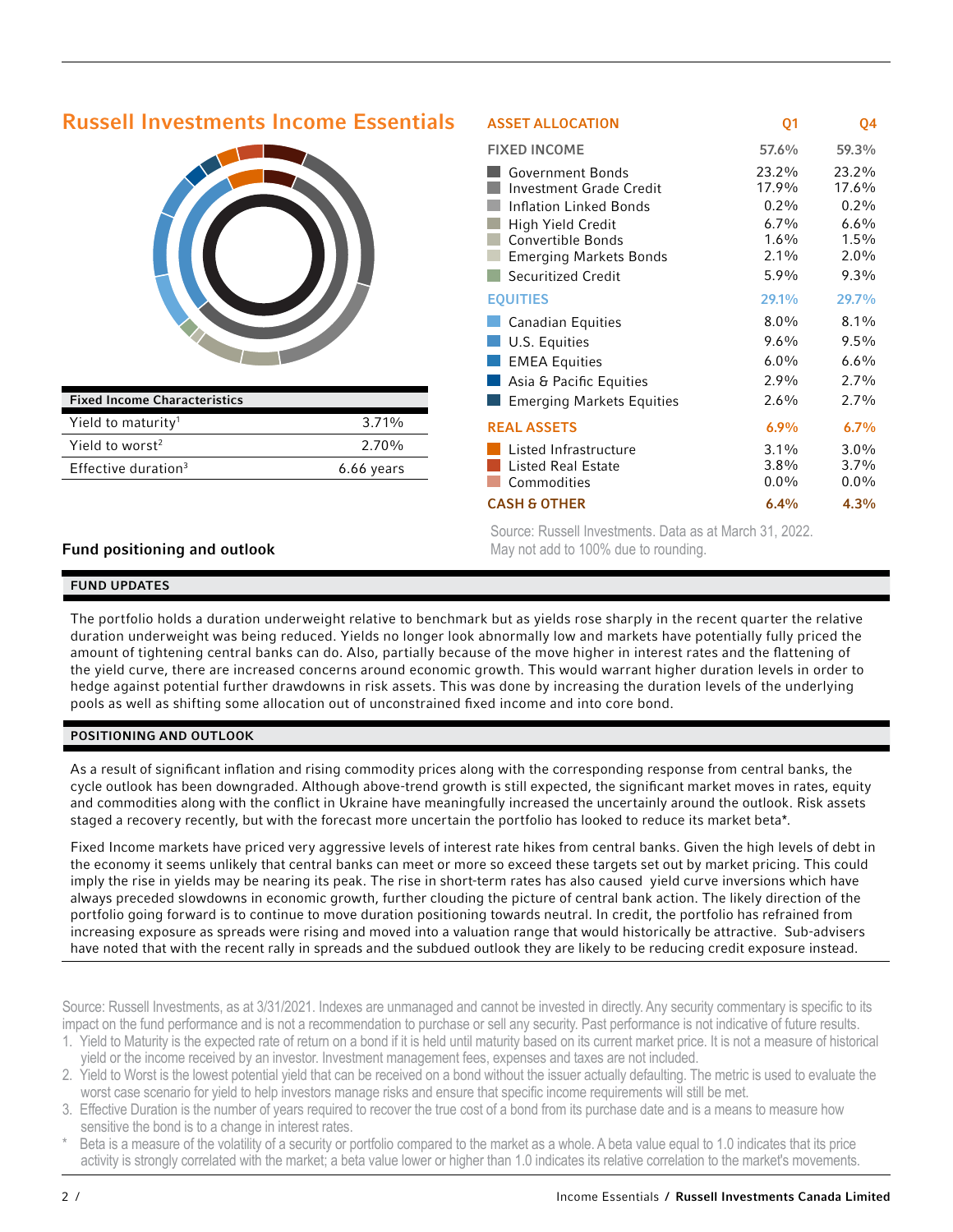## Russell Investments Income Essentials (Series F)

#### Growth of \$500,000 - Since inception to March 31, 2022



#### Annual withdrawal amounts

|           | 2010 | 2011 | 2012 | 2013 | 2014 | 2015 | 2016 | 2017 | 2018 | 2019 | 2020 | 2021 | 2022 | Total                                                                                                                                                   |
|-----------|------|------|------|------|------|------|------|------|------|------|------|------|------|---------------------------------------------------------------------------------------------------------------------------------------------------------|
| 5% option |      |      |      |      |      |      |      |      |      |      |      |      |      | \$23,689   \$24,500   \$23,750   \$24,339   \$24,831   \$25,535   \$25,336   \$25,158   \$25,104   \$23,547   \$24,594   \$24,377   \$6,113   \$341,298 |
| 6% option |      |      |      |      |      |      |      |      |      |      |      |      |      | \$27,914   \$28,576   \$27,414   \$27,811   \$28,086   \$28,594   \$28,085   \$27,600   \$27,260   \$25,301   \$26,166   \$25,659   \$6,368   \$383,130 |
| 7% option |      |      |      |      |      |      |      |      |      |      |      |      |      | \$31,973   \$32,396   \$30,752   \$30,880   \$30,867   \$31,109   \$30,243   \$29,412   \$28,750   \$26,400   \$27,032   \$26,223   \$6,441   \$418,573 |

The above results show the growth of an initial investment of \$500,000 made into the Russell Investments Income Essentials (Series F) on April 1, 2008 with all distributions reinvested and with 5%, 6% and 7% annual withdrawals. Withdrawals are made on a monthly basis and are based on market values at the end of the previous year. All distributions paid out by the fund are assumed to be reinvested. The above results also show the amounts that would be withdrawn on a calendar year basis. Performance is net of management fees and operating expenses. Series F is fee for service, and as such, does not include the fees paid by the investor to the dealer. Source: Russell Investments / Confluence.



Rolling periods refer to continuous return streams of the specified time periods going back to fund inception. For example, the 1-year bar represents all one-year period returns over the portfolio's history (August 31, 2018 to August 31, 2019 / July 31, 2018 to July 31, 2019 / June 30, 2018 to June 30, 2019, etc.). The average is the average of all 1-year period returns in history. Similar calculations were used for each time period shown. Inception date: March 17, 2008